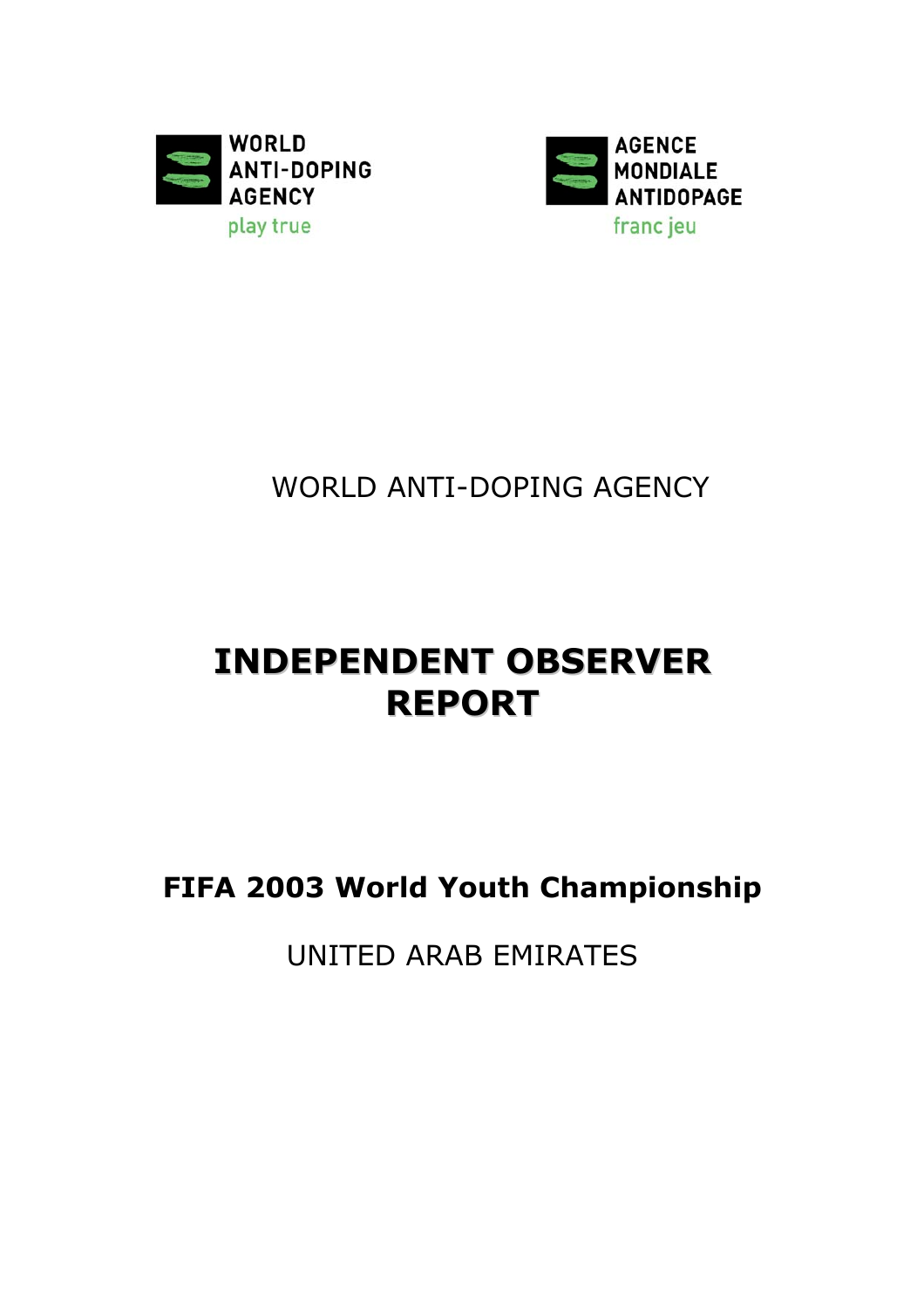# TABLE OF CONTENTS

| 2. CONTEXT AND PROGRESS OF THE MISSION  4                  |
|------------------------------------------------------------|
| 3. PROGRESS OF THE FIFA PROCESS AND REFERENCE TEXT 4       |
|                                                            |
|                                                            |
|                                                            |
|                                                            |
|                                                            |
| a. Setting up of a mechanism prior to the match  9         |
|                                                            |
| c. Notification of a Control and Chaperoning Procedure  12 |
|                                                            |
|                                                            |
| 7. MEMBERS OF THE INDEPENDENT OBSERVERS TEAM  17           |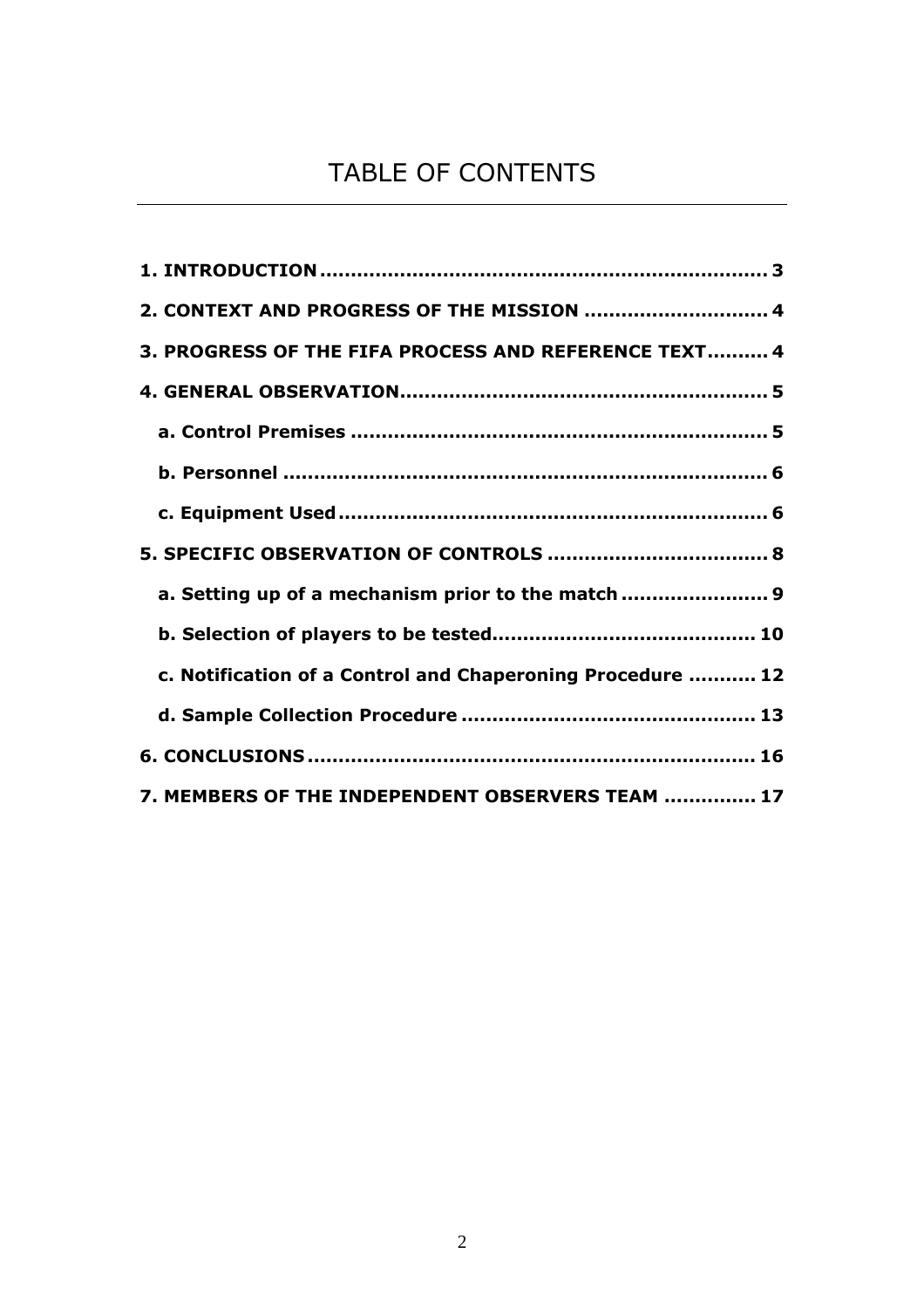## 1. INTRODUCTION

<span id="page-2-0"></span>Within the framework of the Independent Observer Programme, which has been operating since the Olympic Games in Sydney in September 2000, FIFA invited WADA, for the first time, to appoint a team of observers for the 2003 World Youth Championship, which took place in the United Arab Emirates from 28/11/2003 to 15/12/2003.

WADA appointed two medical doctors to carry out this mission:

- Dr Jacques Huguet, Chairman of the FIBA Medical Commission

- Dr Alain Garnier, Medical Director of the World Anti-Doping Agency The observation was carried out within the period of 12/12/03 to 15/12/03, which included the quarter- and semi-final matches, and not for the whole Championship. During this period, all of the phases of the doping control procedure were observed under satisfactory conditions, from the selection of athletes to the dispatch of the samples collected to the laboratory which, in this case, was the Swiss Doping Analysis Laboratory in Lausanne. It should be noted that the agreement made between FIFA and the laboratory provided for the systematic analysis for EPO in all of the urine samples that were taken. This principle, and procedure, which bears witness to significant financial and technical efforts, is commended. Nevertheless, considering the protocol used by the athletes who have recourse to EPO, the moment for testing is probably not the most appropriate (controls performed at the end of the match). Unannounced tests carried out during training, out-ofcompetition, could certainly prove to be more effective.

Due to the absence of an on-site laboratory, the analytical phase itself was not, therefore, observed, nor was the management of positive results, in that no positive case was revealed during the observation period and therefore the ad hoc disciplinary commission did not meet. No request for the use of a prohibited substance for therapeutic use was brought to our attention during our stay.

We therefore did not have the opportunity to observe the authorization procedure for therapeutic use exemptions employed by FIFA.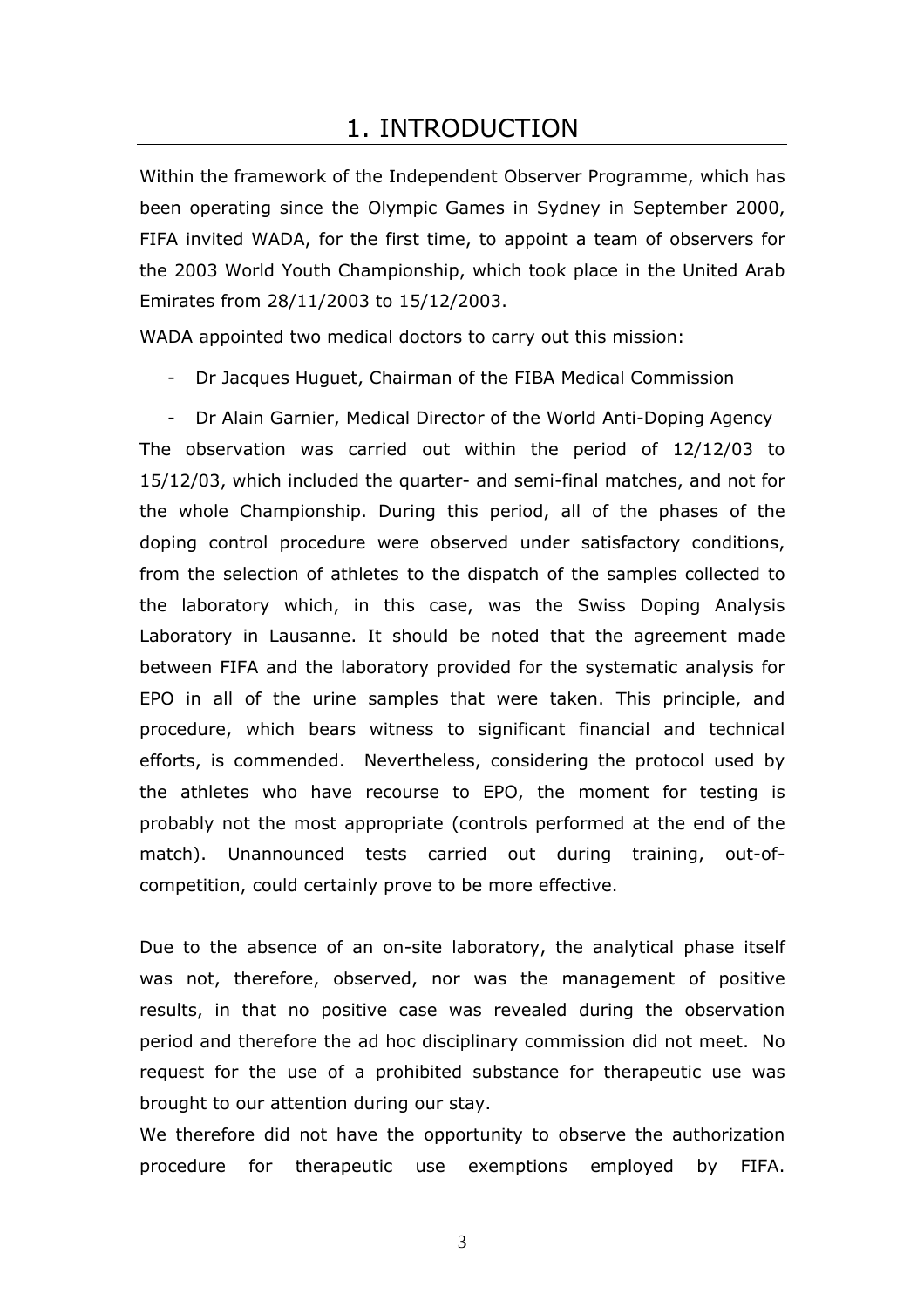<span id="page-3-0"></span>Furthermore, given that such procedure was not described in the FIFA anti-doping rules provided, we shall not be able to comment on it in this report.

# 2. CONTEXT AND PROGRESS OF THE MISSION

The observers would like to emphasise the excellent quality of the reception that they received, as well as the excellent conditions under which they were able to carry out their mission.

This mission took place in an atmosphere of mutual trust and transparency. All of the necessary information was provided, and access to all of the documentation was facilitated. The transport and accreditation conditions at the respective venues were entirely appropriate for the objectives of the mission. The observers would like to thank FIFA, in particular Professor Dvorak and his team, for their availability and cooperation.

# 3. PROGRESS OF THE FIFA PROCESS AND REFERENCE TEXT

There was no specific regulatory text for this event. The general rules concerning doping control for FIFA competitions were applicable (document provided).

The "Sports Medicine Commission" is entirely responsible for the implementation of doping control at all FIFA competitions. It should therefore be noted that this responsibility is not delegated to the local event organisers.

With regard to the reference list of prohibited substances, FIFA applied the 2003 List that was released jointly by WADA and the IOC. Consequently, we have no comments to make regarding this list. Our only remark concerns the phrase that appears under the title of this list in the FIFA rules: "subject to adaptation if necessary".

We do not clearly understand the meaning of this. Insofar as the List constitutes the legal element of reference of all anti-doping regulation, we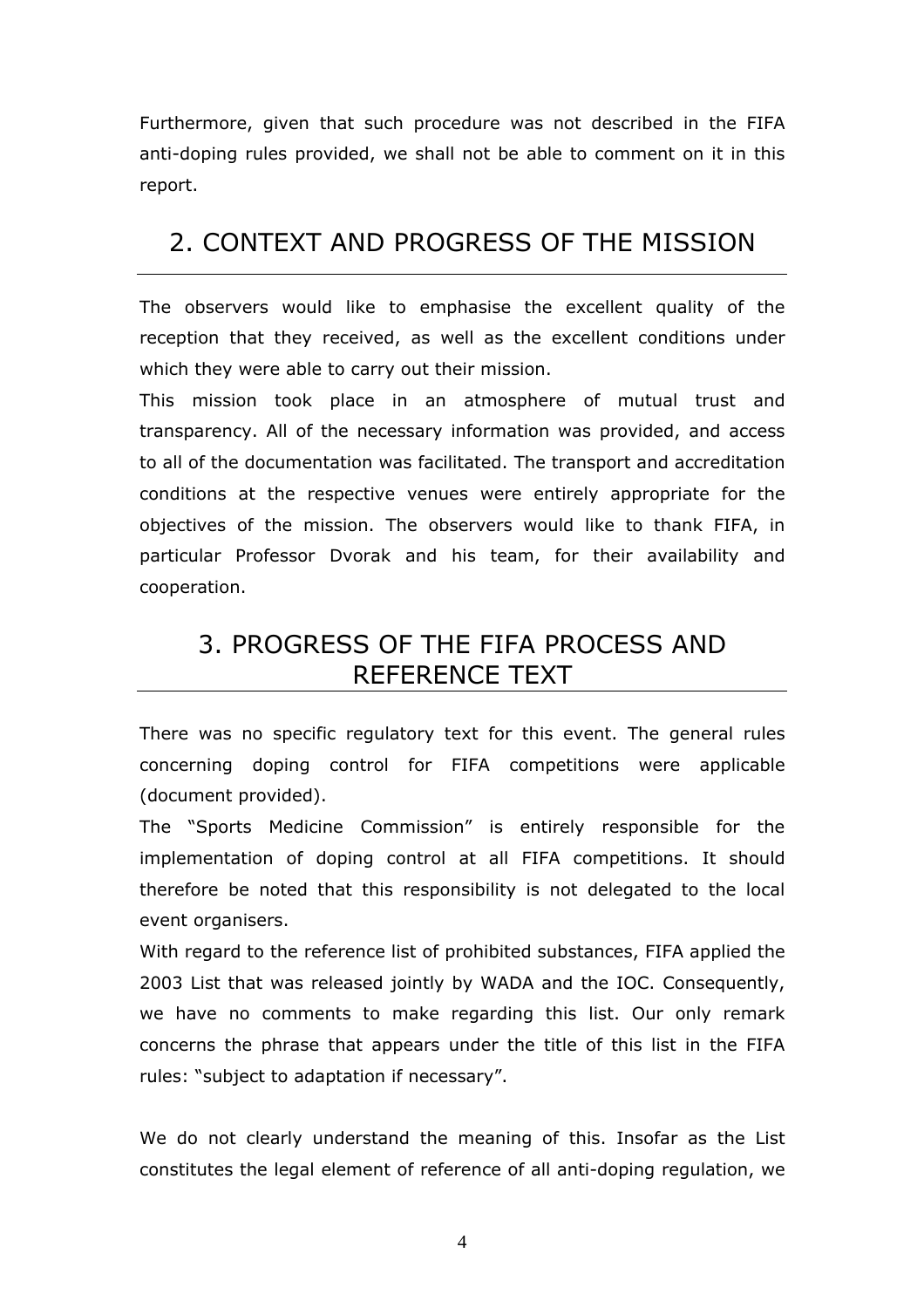<span id="page-4-0"></span>think that it should be particularly precise and rigorous in its presentation and drafting. We therefore believe that this wording is unwise from a legal point of view, as there is no mention either of adaptations that may be made or of the body that would be responsible for making them.

## 4. GENERAL OBSERVATION

### a. Control Premises

The location of the anti-doping control station in each of the two stadiums was appropriate, as it was very close to the players' changing room.

Sign-posting in order to reach the control station was satisfactory. The internal set-up comprised a waiting-room, the control room itself and the room for the collection of urine samples.

The area set aside for the collection of urine samples was suitable, and was sufficiently large to allow for the presence of a witness. It contained a lavatory, a shower and a mirror to allow for the observation of micturition.

The waiting-room was also in accordance with the requirements, with an adequate supply of sealed cold drinks, as well as a television for the athletes.

However, we observed that there was no separation between the waitingroom and the control room itself, which did not sufficiently ensure the private nature of the control phase during which the athlete is liable to provide confidential information.

Entry into the control station was strictly regulated by a person assigned to ensure the security of this room from the outside, and by the Doping Control Officer.

When the Doping Control Officer was not in the room, it was kept locked. All those authorised to enter the room were in possession of the necessary accreditation.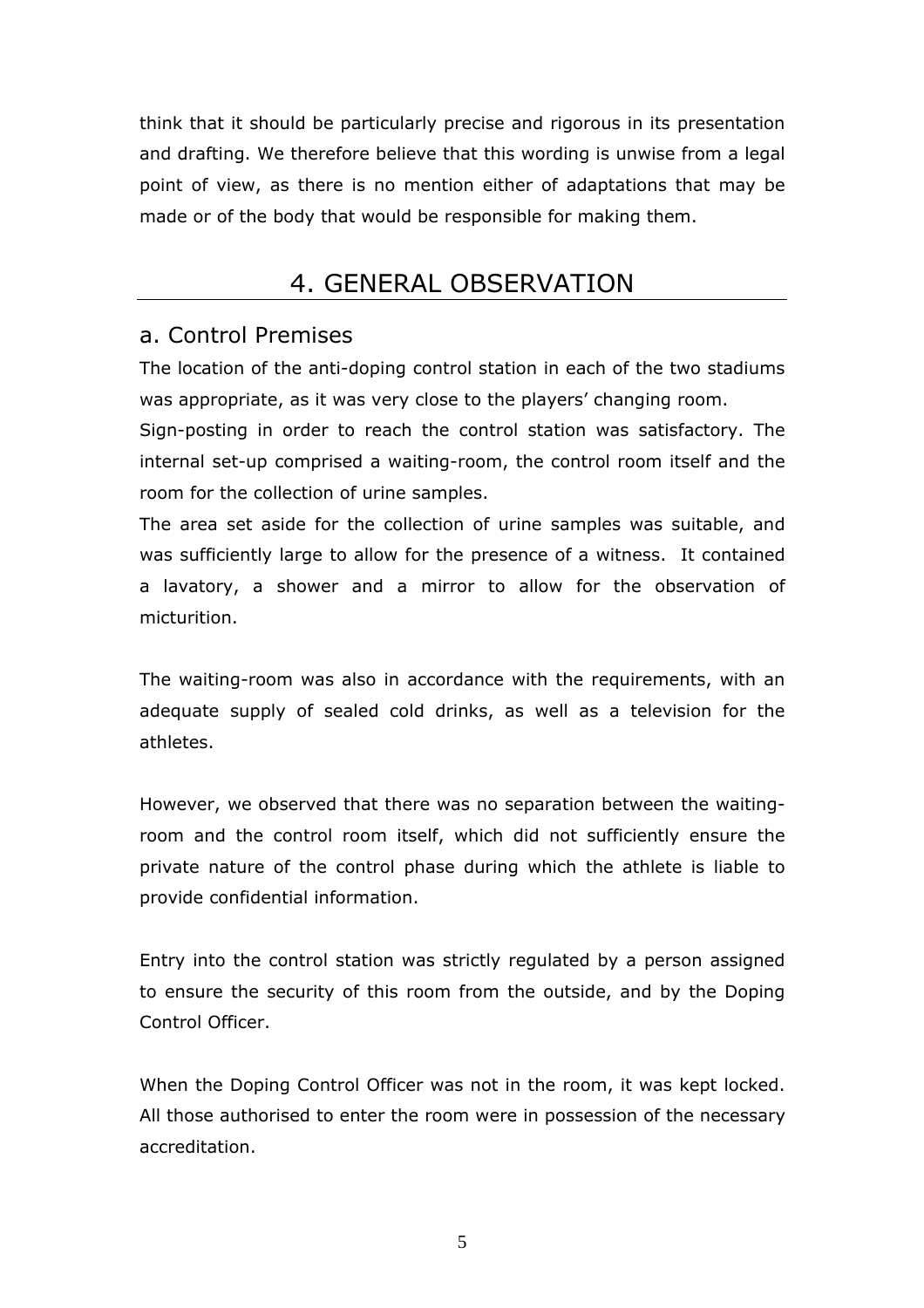#### <span id="page-5-0"></span>b. Personnel

All of the personnel to whom we were introduced had the necessary level of qualification and information for the tasks for which they were responsible. We would like to emphasise the high level of professionalism and the rigour with which each member of personnel worked in our presence.

With regard to the people in charge of the control procedure, FIFA required that these be medical doctors. For these doctors responsible for the controls, we became aware that, as a result of their initial training and probably the spirit transmitted by FIFA during their specific training, they benefited from a global approach, which was both educational and preventative, as opposed to a strictly disciplinary and regulatory approach. We believe this to be an advantage in terms of the relations established with the athletes themselves, as well as with the medical entourage. The open and professional dialogue effectively enabled relevant educational messages to be passed on to the doctors as well as the athletes. The doctor should, nevertheless, take care to ensure that he or she bears in mind his or her strict mission to control, which could at times be in conflict with that of a "caring doctor", in particular within the legal framework of a testimony during the course of a disciplinary procedure.

#### c. Equipment Used

For sample collection, Bereg kits were used. These were perfectly suitable and in conformity with security requirements. Four different forms were used by FIFA:

#### **● Medical Declaration Form (0-1):**

A declaration form for medication prescribed for each player during the 72 hours prior to the match, to be filled in by the doctor of each team and to be handed in to the FIFA medical director before the match.

Except for this systematic declaration form, no specific procedure for possible therapeutic use exemptions was presented to us, nor was there any such procedure in the rules.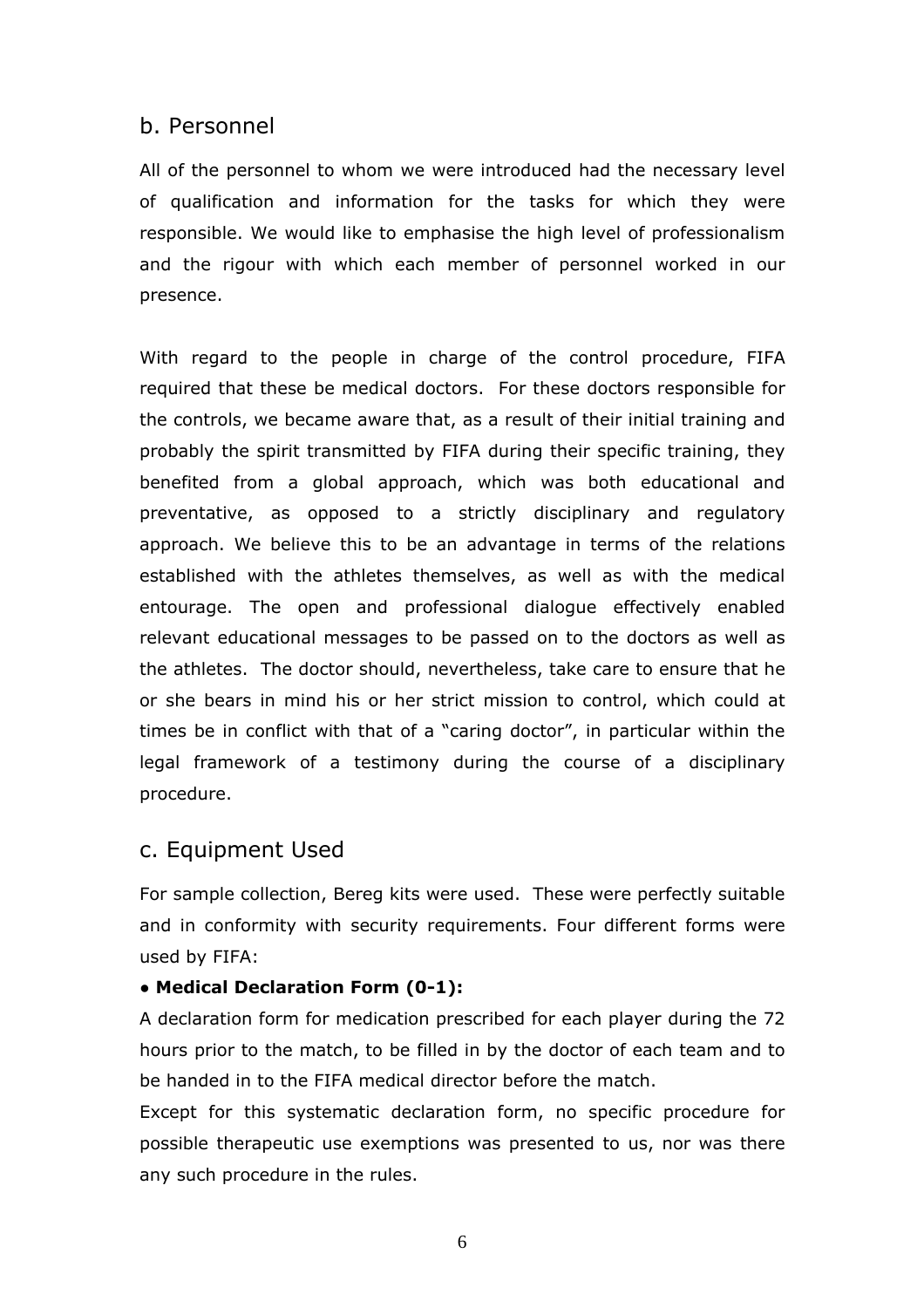We would like to make two comments concerning this form:

- The space provided to write the name of the product, the diagnosis, the dosage and the conditions of prescription appeared to be insufficient to cover an entire team (at least for some), and required the addition of non-official sheets of paper in some cases.
- It would be more useful if the International Non-proprietary Name (INN) of the medications were required, rather than the commercial product name, which does not always enable one to find out the composition of the product.

#### **● Athlete Notification Form (0-2):**

This form notified the athlete that he had been selected at random for a doping control, and that he was required to go immediately after the match to the control station with, if he so wished, one companion (doctor, coach or team official). This document specifies the name of the player, as well as his official shirt number. The document was signed by the FIFA Doping Control Officer.

We observed that this document was not countersigned by the player at the time of his notification. This point could constitute a legal weakness if a player does not present himself at the control station (to justify a report of absence).

There were four copies of the form: one for the player, one for the FIFA Secretary General, one for the Doping Control Officer, and one for the FIFA match commissioner.

#### **● Urine Sample Record Form (0-3):**

This form had the particularity that it was very simple and easy to fill in compared to existing reports of sample collection.

This effort in favour of simplicity, which appeared to arise from an overall desire to simplify the entire procedure, and administrative formalities in particular, is to be commended in that, in this way, it minimised the potential for error and possible legal flaws.

Nevertheless, the observers noted that there was no space assigned in the form in its actual format for possible remarks or comments by the athlete.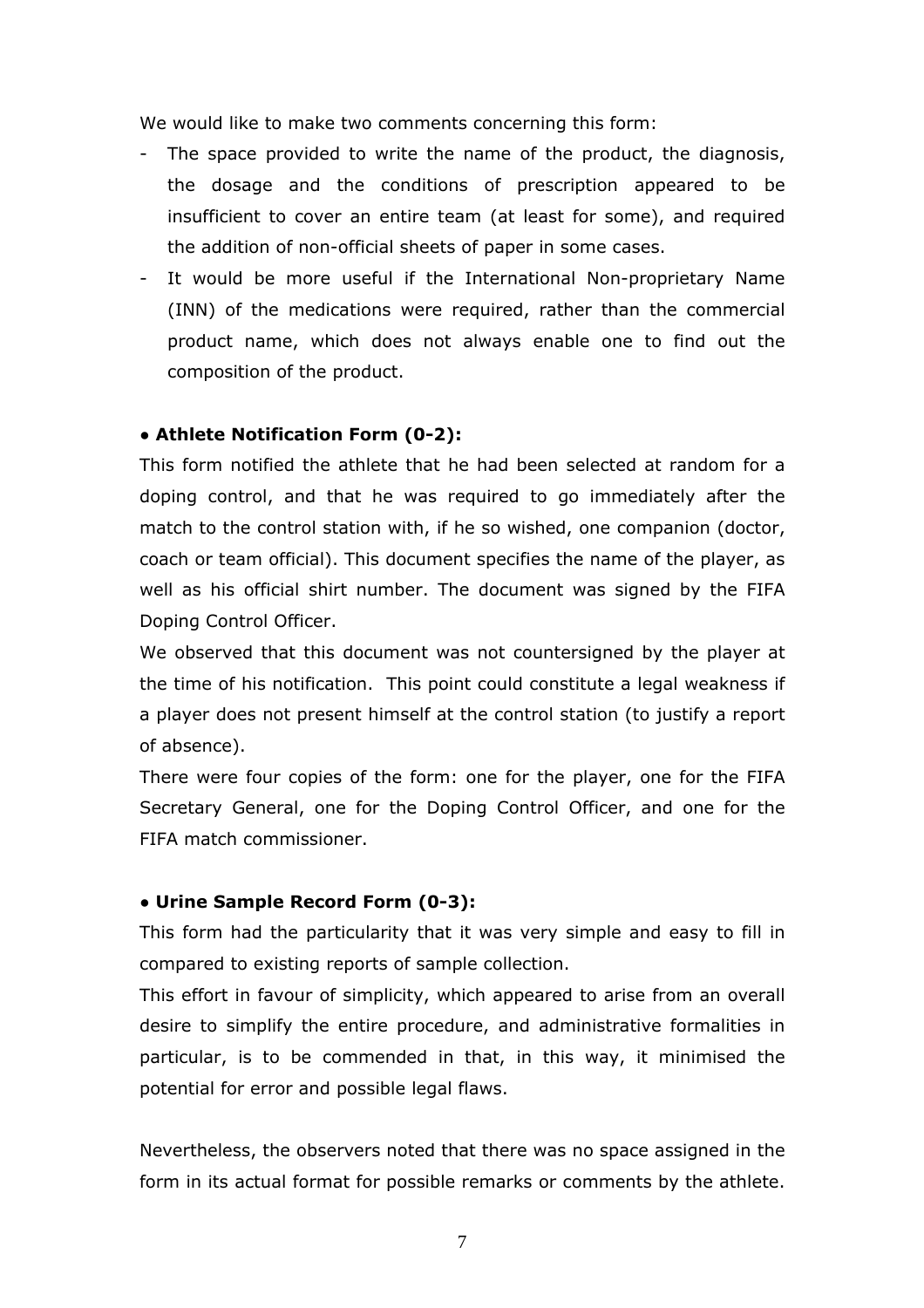<span id="page-7-0"></span>No specific wording made it possible to assert that the athlete was generally satisfied with the procedure carried out, except for the athlete's signature.

However, the form did state whether handling of the process was carried out by the athlete himself or whether this was delegated to the FIFA Doping Control Officer. Finally, we note that medication that might be used by the athlete could not be registered on this form.

The set contained three copies, which were to be given to the FIFA Secretary General (the original), the Doping Control Officer (the blue copy) and the player (the pink copy), and no copy was provided for the laboratory, which received a specific form (cf below).

#### **● Laboratory Form (0-4)**:

This form summarized the samples collected for one match (usually four). It indicated the codes of the A and B sample bottles as well as the pH and specific gravity values for each sample.

In the administrative simplification procedure undertaken by FIFA, one might question the necessity of repeating the code numbers of the A and B sample bottles when they are always identical, and where there was a risk of making a mistake in copying these numbers since this was done manually.

We noted that the laboratory had no information on the player, which could be considered as a favourable element. Nevertheless, we think that at least some information relative to the sex of the player and the medications taken by that player would be of use to the laboratory.

## 5. SPECIFIC OBSERVATION OF CONTROLS

The specific observation included the following matches:

12/12/03 in Dubai Raschid UAE / Colombia Japan / Brazil

12/12/03 in Abu Dhabi Canada / Spain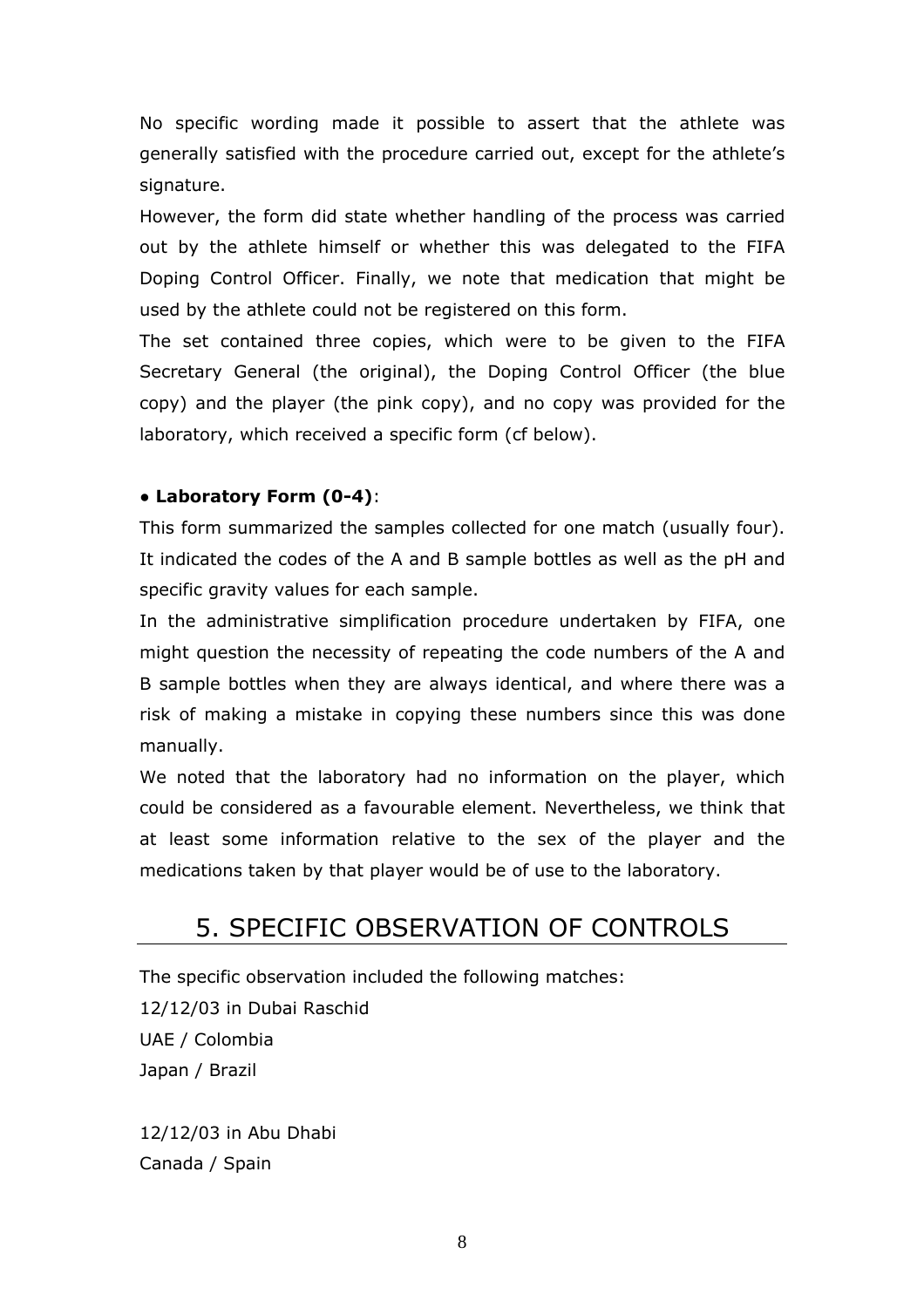<span id="page-8-0"></span>USA / Argentina 15/12/03 in Dubai Rashid Colombia / Spain 15/12/03 in Abu Dhabi Argentina / Brazil

For each of these matches, the observation dealt with the following phases:

- The setting up of the doping control mechanism prior to the match
- The selection of players to be tested
- The notification to the selected players
- Sample collection
- Packaging and Dispatch

In this way, 24 controls were observed by the team of Independent Observers. Insofar as the FIFA procedure, according to the documentation provided (Doping Control Rules for FIFA Competitions), was followed to the letter for all of the matches throughout the entire period of observation, we shall not detail our observations match by match; rather, we shall provide an overall view of our observations.

### a. Setting up of a mechanism prior to the match

In all of the cases, the FIFA Doping Control Officer in charge of the controls was present at least one hour prior to the start of the match. In our presence, he proceeded to the inspection of the facilities and the preparation of the necessary equipment. Together with the assisting doctor of the local organising body, a review of the necessary personnel (chaperones and security personnel) was also carried out during this preliminary phase.

During this period, the FIFA Doping Control Officer received the official players lists of each of the two teams, and their shirt numbers. Furthermore, the medical form (0-1), duly completed, was handed personally by each team doctor to the FIFA Doping Control Officer. He/she then checked that there were no prohibited substances among the treatments declared as having been administered during the 72 hours preceding the match. The name of the product, the diagnosis, the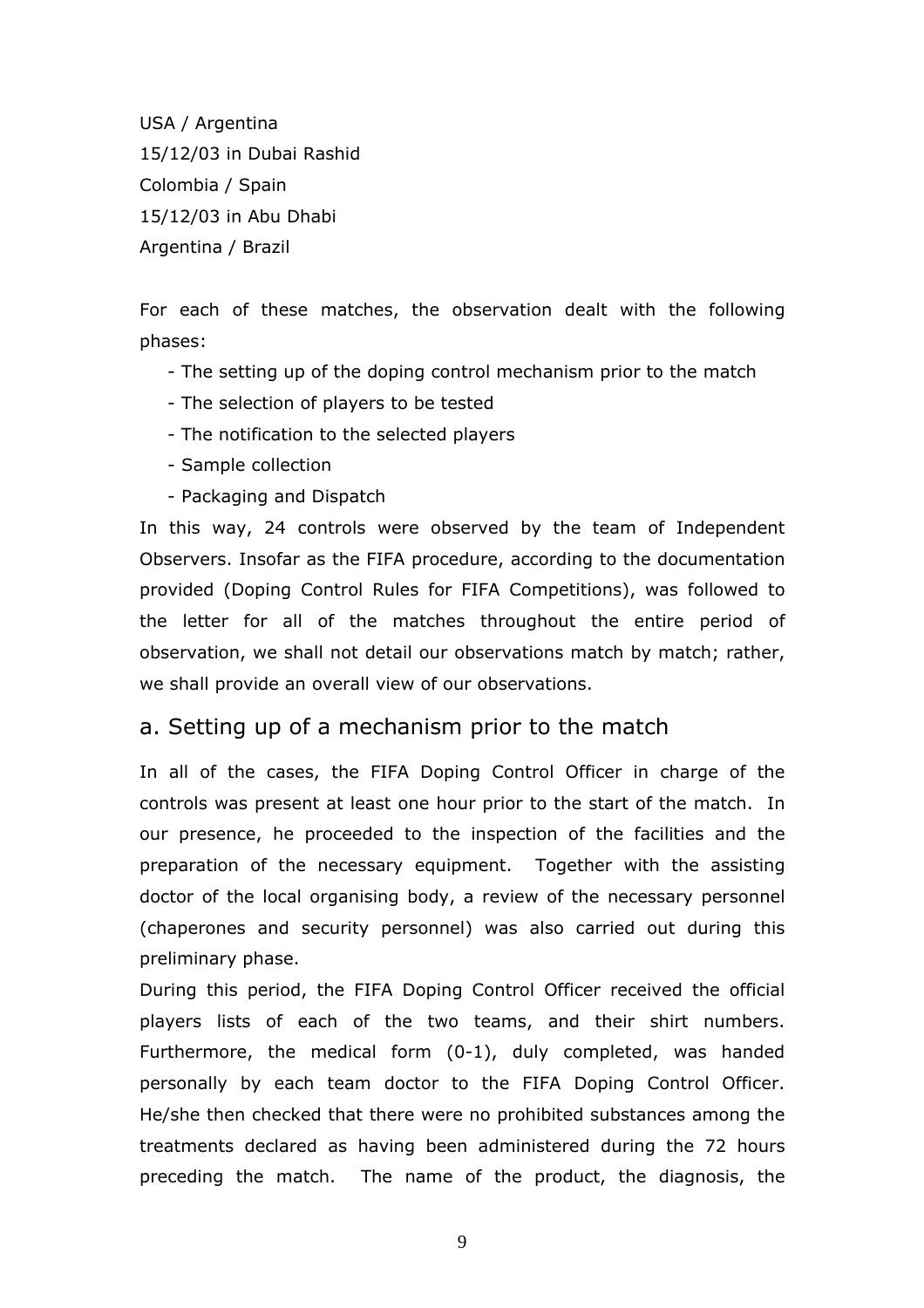<span id="page-9-0"></span>dosage, the date and the prescription conditions were included in this form. The form was kept in medical confidentiality and its content could be revealed only in the event of a positive test result.

The observers did not note the presence of a prohibited substance pointed out by the Doping Control Officer during the period of their observation. Furthermore, no request for authorisation of a substance to be declared in advance was made known to us during our presence at the location. Consequently, it was not possible to observe these two types of procedures.

Observation of this stage led us to make the following comments:

*- We thought that the preparation of the equipment and personnel for the following operational stages was excellent, and that it was carried out with a high degree of professionalism.* 

*- With regard to the declaration of medication taken during the 72 hours prior to the match, we note that a treatment could, if necessary, be prescribed between the handing in of the specific form (0-1) and the control, without the procedure making any provisions to mention this. Furthermore, in certain cases, it turned out that the form did not provide sufficient space for the treatment prescribed to each player to be written in a legible and precise manner. Finally, in order to be able to verify in an efficient, reliable and prompt manner that no prohibited substance*  appeared on the list mentioned, it would be useful to request the *International Non-proprietary Name (INN) as well as the commercial product name. Indeed, the commercial name of the product does not always provide sufficient information for the Doping Control Officer, and the composition tends to vary from one country to another (sometimes under the same name), which makes it difficult to identify a possible prohibited substance.*

#### b. Selection of players to be tested

The FIFA Doping Control Officer made this selection by way of a random draw, which took place at half-time in the presence of an official representative of each of the two teams.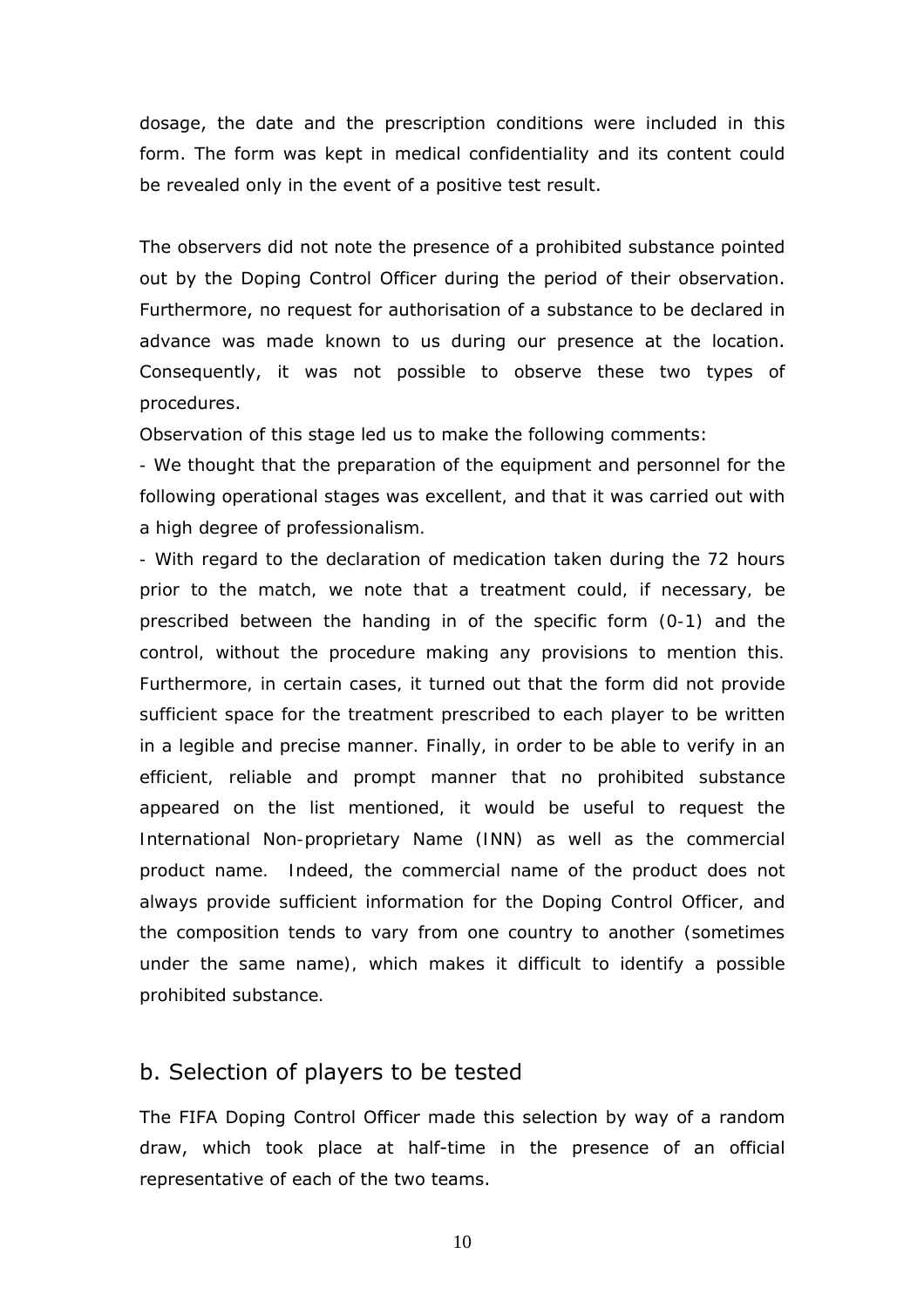Plastic tokens bearing the numbers of each of the players appearing on the match sheet (including eligible players and injured players on the bench, if any) were spread out in advance on the desk of the doping control station (this measure was carried out by the Doping Control Officer during the preparatory phase that preceded the match), with a different colour for each team. The representative of each team was asked to verify with the match sheet that all members of his team were included and that no relating number was missing. The same request was carried out by cross-examination for the two teams present. Once this verification was completed, the tokens were placed respectively in bags made of opaque material, with a different colour for each team.

After having shaken the contents of the bag, the Doping Control Officer withdrew four tokens one after the other from each bag, and placed them, one after the other and without looking at them, in envelopes numbered from 1 to 4. Each envelope was immediately sealed and signed as soon as the unidentified token was inserted by the Doping Control Officer. The Doping Control Officer then asked the representatives of the two teams to countersign each of the sealed envelopes.

Each bag, with its remaining contents, was then also placed in a separate and sealed envelope. Everything was placed in a cupboard in the station, and the cupboard door was kept locked at all times and guarded in the absence of the FIFA Doping Control Officer.

Fifteen minutes before the end of the match, the FIFA Doping Control Officer requested that the two representatives of each team attend the opening of the envelopes 1 and 2 of each team in the doping control station. The notification form (0-2) was then filled out by each of the four players identified, and a copy was handed to the representative of each team and the match commissioner. The additional players, whose numbers were in envelopes three and four, were used only if the first players were unable to be tested for a particular reason.

In summary, we would like to make the following comments regarding the selection of players:

• The selection method was rigorous and reliable, and is unquestionably a model that could be copied, at least for a manual method.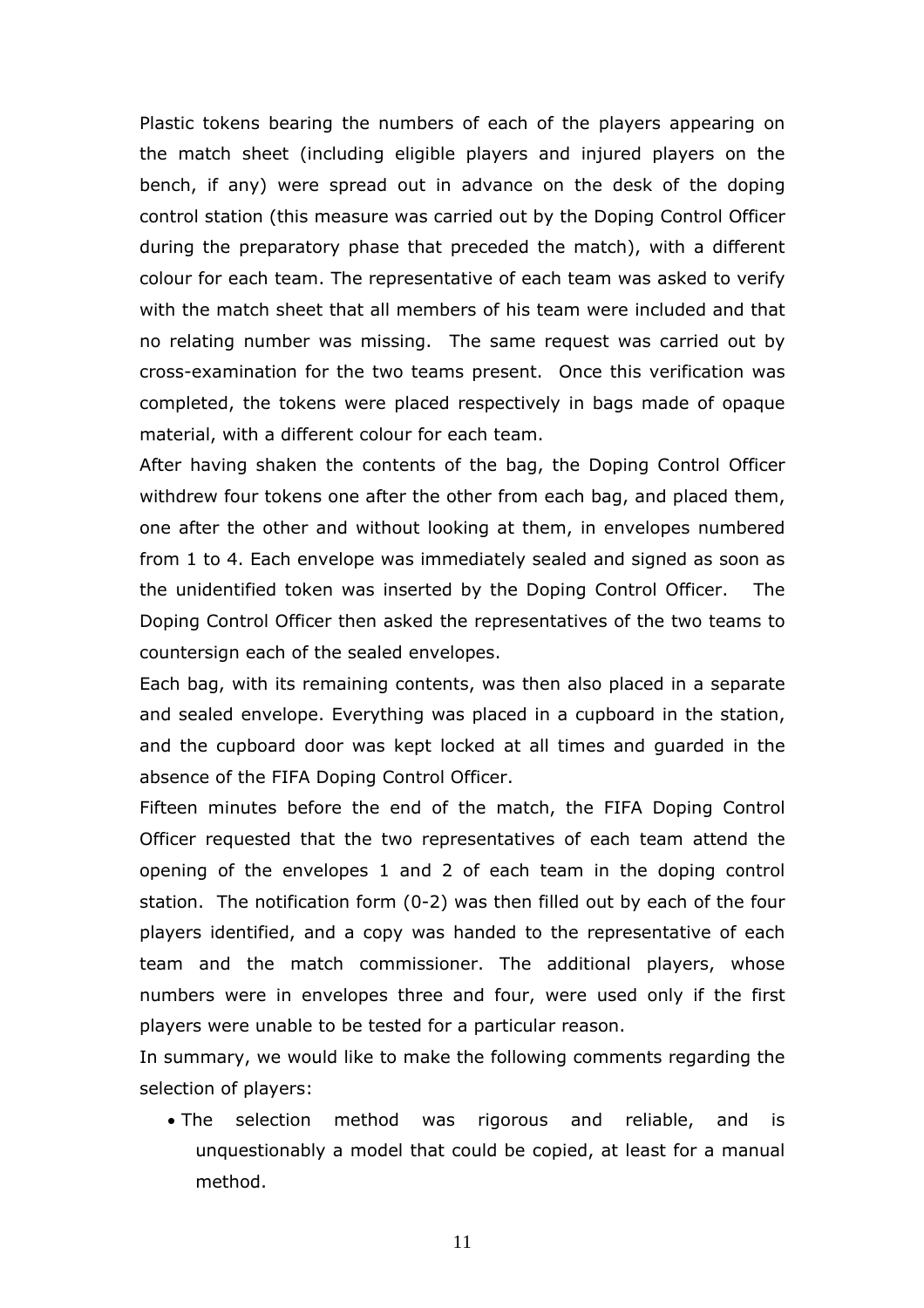- <span id="page-11-0"></span>• The selection was carried out at a very suitable moment, as the players were identified at a very late stage during the match (this applied to all those involved).
- The number of players selected was in conformity with FIFAís rules: two for each team. Nevertheless, if this number cannot be systematically increased, it would undoubtedly be of benefit if the provisions for enlargement set out in the FIFA rules could be used more frequently. Indeed, any suspect player may be chosen by the match commissioner or by the Doping Control Officer for a control, as may any player who is handed a red card, which, to our knowledge, did not happen at any point during this entire tournament.

*An additional remark is made on the way in which the draw was carried out:* 

*We did, indeed, note a habit that should be corrected in order to avoid any risk of dispute regarding the totally random nature of the selection of players. Upon the introduction of the final handful of tokens into the opaque bag, the handler was noticed to have systematically left his hand inside the bag as he shook the bag to ensure that the numbers were mixed. An accusation could therefore be made against him by a player or his defence that one of the numbers taken from the table (and seen) could voluntarily have been retained by the handler, which would amount, purely and simply, to designation.* 

### c. Notification of a Control and Chaperoning Procedure

Once the four notification forms (0-2) were completed, a copy of each was handed out to a person identified by a *Control* sign. This person was then responsible for notifying the athlete concerned and escorting him to the control station. The athlete was then led directly from the field of play to the control station without delay.

With the exception of the absence of the athlete's signature on the written notification (which has already been mentioned), which would authenticate the reception of this notification, we found this phase to be in accordance with the FIFA rules, and have no particular comment to add to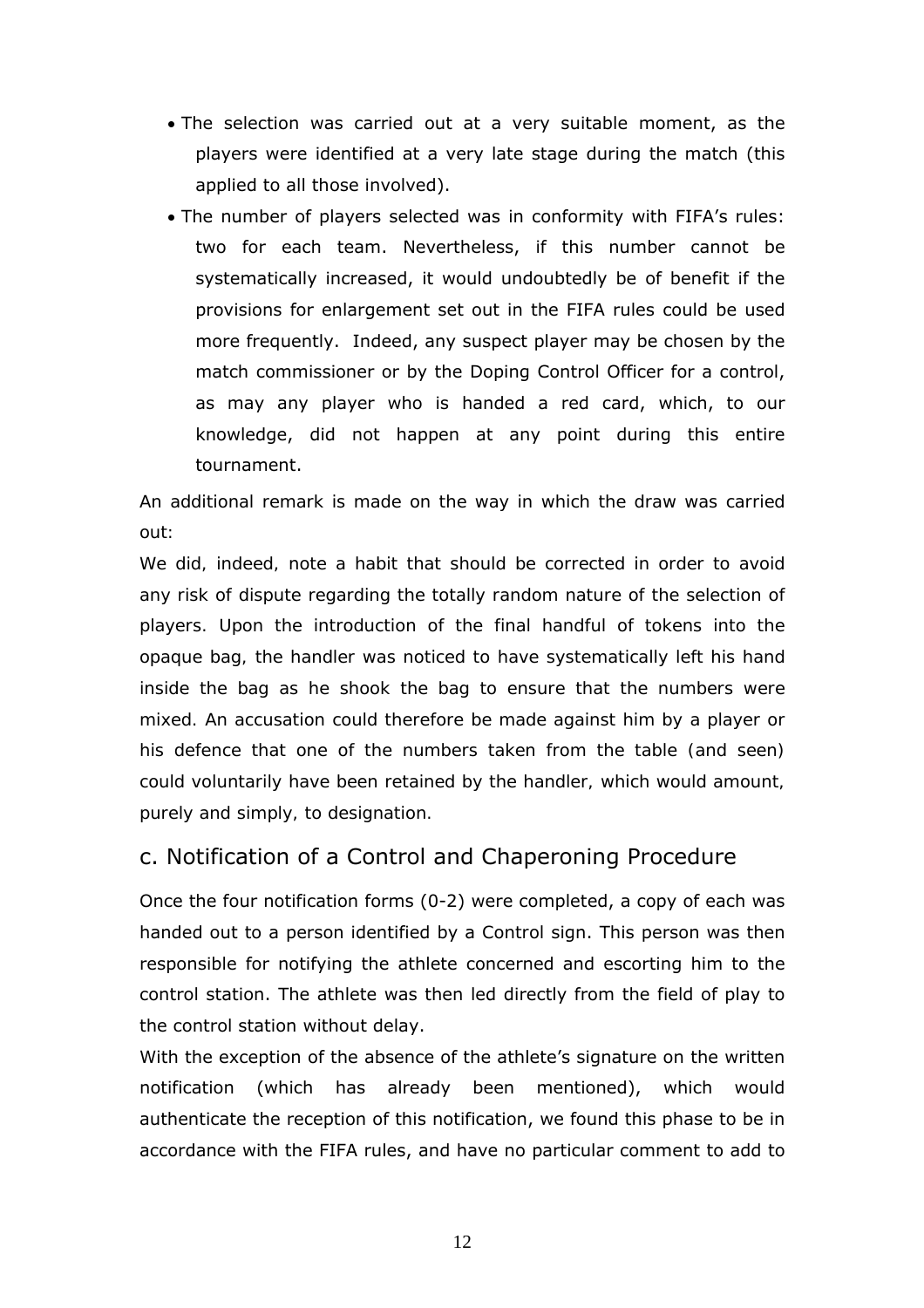<span id="page-12-0"></span>it; the quality of the work carried out by the chaperones was completely satisfactory.

### d. Sample Collection Procedure

The sign-posting to reach the control station was good and, in fact, superfluous, since the athlete was accompanied from the moment of his notification on the field of play and taken as quickly as possible to the station by the person in charge of escorting him. Access to the station was well controlled, and security was assured by a person specifically responsible for this.

This procedure took place in stations that were perfectly suitable, clean and modern, with the exception of the absence of a division between the control registration room itself and the waiting-room, which did not ensure the respect desired for information of a confidential nature that might be given by the athlete being tested.

Other than this issue, the size of the area was totally appropriate for the number of tests to be carried out.

Overall, all of the procedures observed took place in accordance with the rules set out by FIFA.

Only several minor differences shall therefore be raised in this report:

● After being notified, the player was led immediately to the control station, and the control started as soon as the athlete was able to produce his urine sample. In order to facilitate their micturition, four players asked to use the shower, a request which was granted. In one case, we observed that the player was left alone under the shower and locked himself in for seven to eight minutes without being watched. We believe this to be contradictory to the respect of a continued observation from the moment of notification to the production of the sample.

The fact that a shower was used should also be discussed, insofar as it could enable the person concerned to relieve himself and, contrary to the aim, thus eliminate an initial urine sample.

• We noted that the chaperone accompanying the player was not given the opportunity to sign the control report.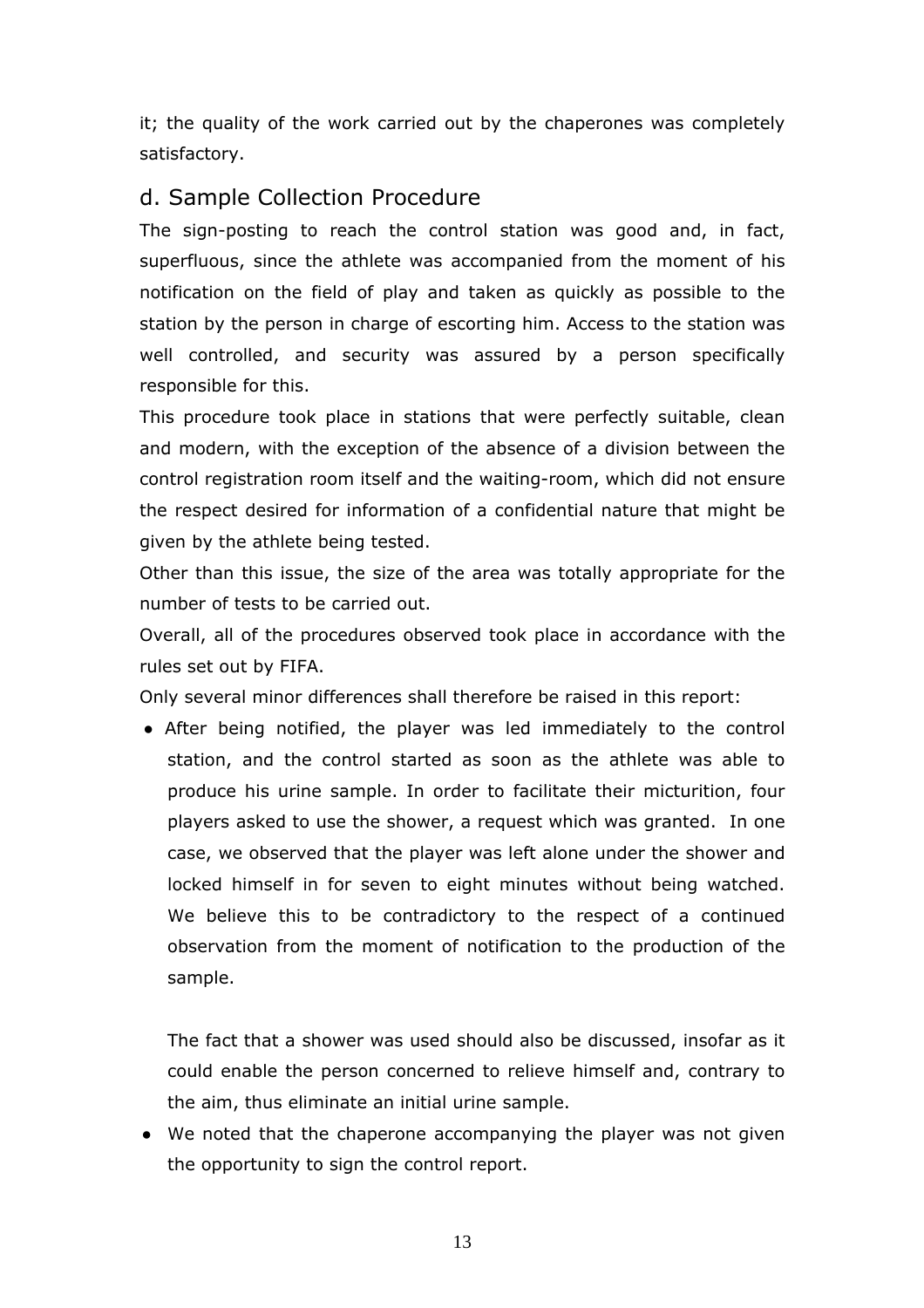- The urine collection equipment was of a satisfactory quality and sufficient in number for the amount of controls to be carried out. No defect or leakage after it was filled was noted. The player had a sufficient number of sample bottles from which to choose.
- One of the observers pointed out that the undressing of the athlete for micturition was sometimes insufficient, and observation of micturition was discontinuous.
- After micturition, the entire handling process was carried out by the FIFA Doping Control Officer in a very strict and professional manner, after he had asked the player whether he wished to do it himself. Other than this reduced but accepted participation by the athlete, we observed that very little information was provided to him regarding the overall progress of the procedure, his rights and his responsibilities. It was unfortunate to note this since this was a junior championship, in which the players were certainly not used to the international controls and procedures in force.
- The pH and specific density values were taken simultaneously by colorimetry on a single strip. As has already been noted during previous independent observations, it would be preferable to have recourse to an analysis by optical densitometry for the specific gravity of the urine.

Furthermore, in one case, the observer noted that the batch of strips used displayed an expiry date that had been exceeded (July 2003). Nevertheless, a cross-analysis of the measures carried out at the time with those received from the laboratory showed very good coherence, with the exception of some significant pH variations.

• The doping control session ended with the signature of the sample collection form (0-3), upon which there was no space set aside to allow for possible comments by the player or the person accompanying him. The only confirmation clearly mentioned by the player was the authentication of the codes on the sample bottles, but nothing was said about the general agreement regarding the procedure carried out. No information regarding the possible use of medication before or during the match was requested from the athlete, whilst the medical form was handed in by the team doctor for all of the players before the match.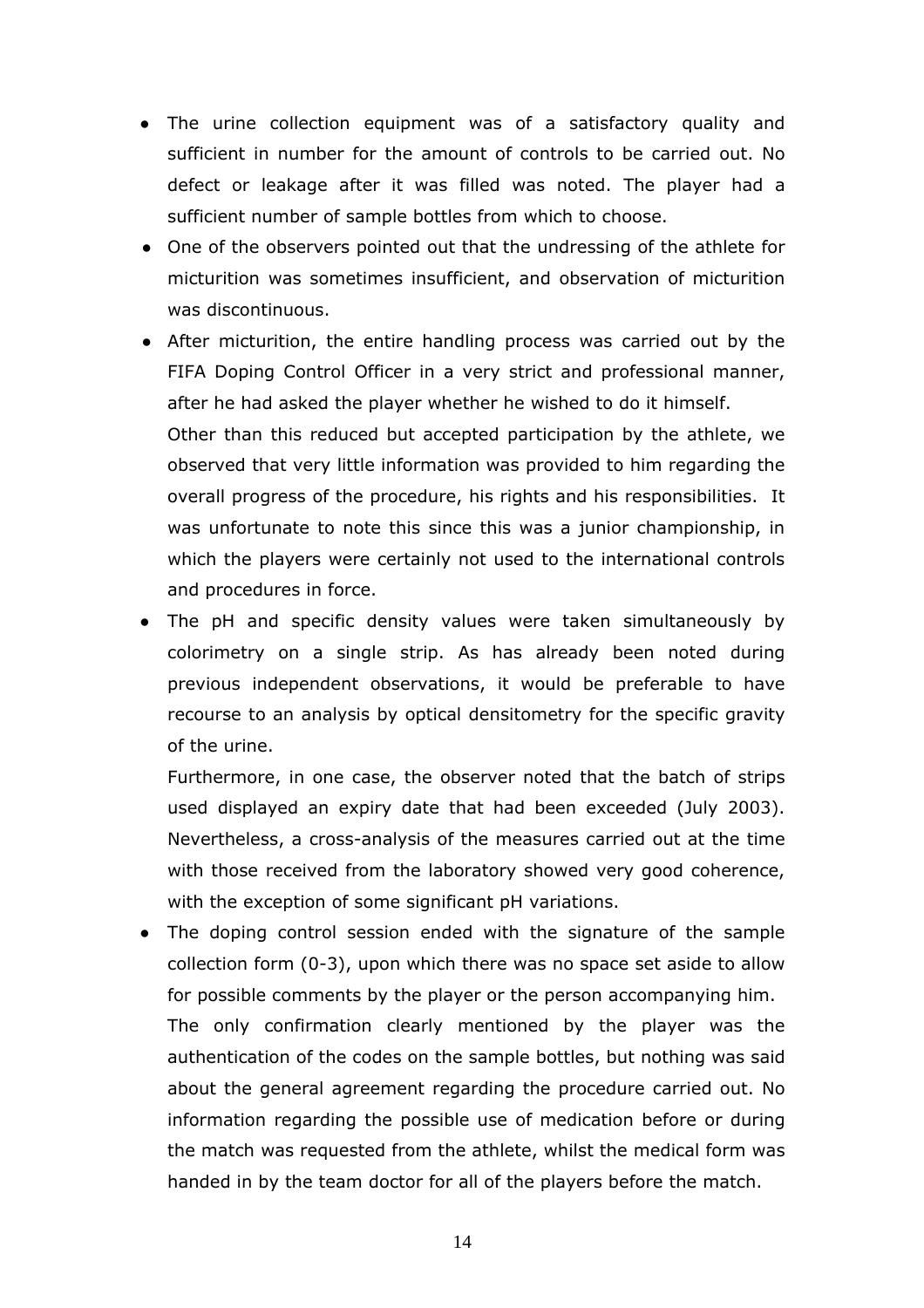- Furthermore, the sample registration form to be sent to the laboratory (form 0-4) itemized all of the samples collected for one match (4). For this reason, the form was frequently filled out without the presence of the athlete; therefore he was unable to certify that the information to be sent to the laboratory was totally anonymous. For the same reason, as the set of collection records did not include a copy to be sent to the laboratory, as is usually the case, the laboratory had no information about the sex of the athlete (which is obviously not a problem in football, in which mixed events do not exist) or about any possible medication consumed.
- Once the form to be sent to the laboratory had been filled in, the sample bottles and the corresponding forms were set aside by the FIFA Doping Control Officer in a cupboard until the dispatch phase. There was no refrigerated storage space available. At one venue, we observed that the samples collected remained on the desk in the control room until the end of the controls for the two matches.

For the dispatch, all of the A and B samples in their respective containers were placed in a special box provided by DHL, along with the yellow form that went with them.

There was no additional security seal on the overall packaging, which unquestionably reduced complexity and therefore the risk for error as was noted during more complex procedures such as at the Olympic Games. In our opinion, the DHL procedure with permanent tracking options for the parcels was in accordance with the requirements.

With the exception of isothermal packaging (a polystyrene box) for the transport of the kits themselves, there were no refrigeration options available.

● With regard to the administrative procedure, the Doping Control Officer immediately addressed the copies (forms 0-3 and 0-4) to be sent to the Secretary General to the FIFA headquarters. The documents were then filed in a folder by the Chairman of the FIFA Medical Commission. We found this folder in the medical office at the FIFA general headquarters and noted that it was not kept in a safe, whilst access to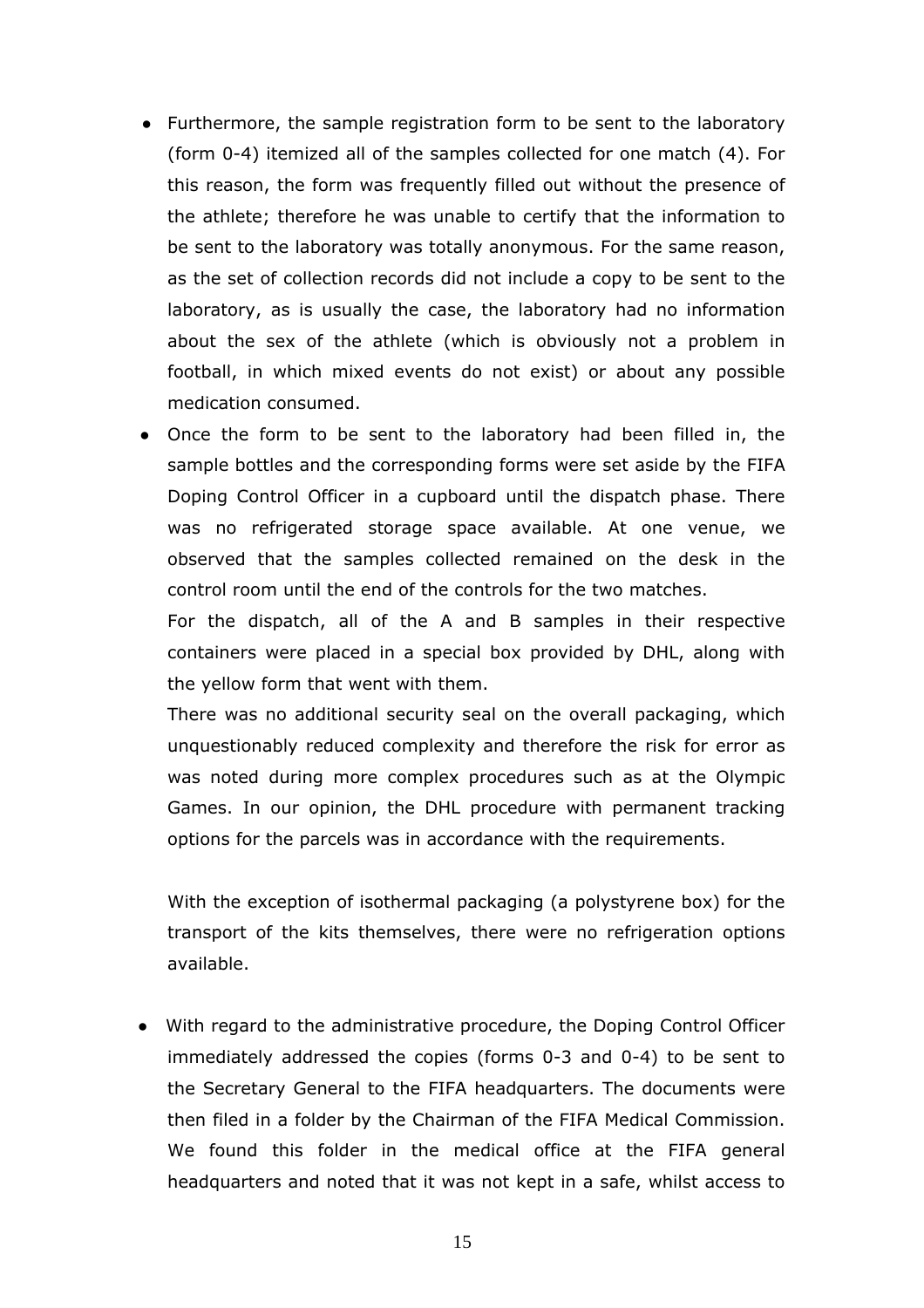<span id="page-15-0"></span>this room was, in practice, possible. Insofar as these documents enable the identification of the player and the analysis records received from the laboratory follow the same storage procedure, we believe that there was a risk of a breach of security. This risk is obviously theoretical, but in light of some unfortunate past experiences, we believe that it would be preferable to avoid any unnecessary risk by keeping the elements in a secured safe.

### 6. CONCLUSIONS

This observation brought to the forefront the quality of the control procedures applied by FIFA and the high level of professionalism with which they were implemented. We found the quality of the equipment used, as well as the training of personnel, to be excellent. The observers would also like to underscore the substantial efforts undertaken by FIFA to obtain a simple and efficient procedure. Nevertheless, this report highlights some points to which FIFA should pay attention in order to optimise the effectiveness of its mechanism and above all to avoid any risk of dispute, which is always detrimental, resulting from a positive control. In this regard, we would like to point out the following:

- The possibility of improving the various forms by proposing the signature of the athlete on the control notification form, the signature of the chaperone on the sample collection form, as well as the possibility for the athlete to make remarks and comments on the conformity of the procedure; by requesting the International Non-proprietary Name for the medical form and by giving the athlete the opportunity to declare medication taken immediately prior to, or during, the match at the moment of the control; and finally by supplying the laboratory with a minimum of information on the products used by the athlete, and possibly the athlete's sex.
- The need to provide the athlete with more detailed information on his rights and the procedures being carried out.